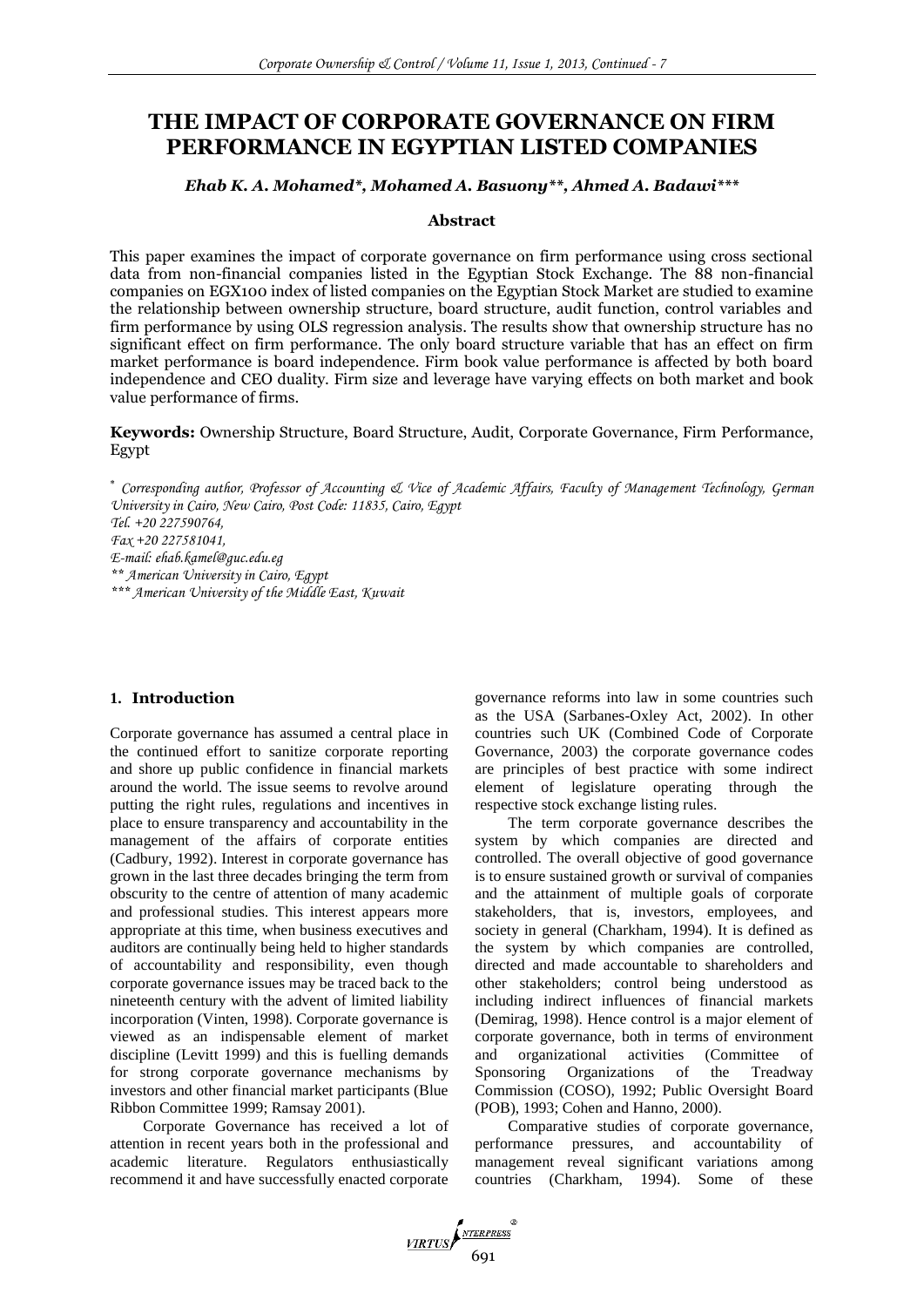differences may be traced to cultural differences (Hofstede, 2001), institutional differences (North, 1990), political structures, and ownership forms (Thomsen and Pedersen, 1995), as well as board composition and characteristics (Finkelsrein and Hambrick, 1996). Cultural differences between countries, industries, and companies can explain a great deal of the diversities in corporate governance structures and processes in different countries (Kuada and Gullestrup, 1998). For example, the extent to which corporate governance is legally regulated will depend on the degree of uncertainty avoidance in a society. To avoid uncertainty, societies may institute formal and/or informal rules, which are used as regulatory mechanism to ensure that deliberate steps are taken to guard against unacceptable future conditions. Hence, in societies where a viable coalition of stakeholders is the primary objective of corporate governance, regulations encourage longterm orientation of management decisions and professionalism in their implementation.

Despite the impact of cultural differences on corporate governance, there is evidence suggesting that most of the issues and challenges of corporate governance in a rapidly changing global business environment are similar, irrespective of geographical locations. Byrne (1996; 1997), for example, find that too few people are constantly appearing on the same boards, and consequently, attending too few board meetings, and that many board members have vested interest in the companies and hence could not devote their full attention to management and control issues that require objectivity and independence. Despite cultural differences, this is common in many other countries, and notably so in Egypt. Arguably, an emerging economy, such as Egypt is likely to require more effective and stronger governance mechanisms than their western developed counterparts if they are to become equal, full and active participants in the global financial marketplace.

The aim of this paper is to examine the effect of corporate governance on both book value and market value firm performance in Egyptian firms. The rest of the paper is organised as follows: the following section provides a brief overview of the institutional framework in Egypt, followed by the theoretical background and hypothesis development. The research methodology is provided in section 4, followed by the findings and analysis in section 5; and finally summary & conclusion are provided in section 6.

## **2. Institutional Framework**

The corporate legal framework in Egypt has its origin in French civil law. However, Anglo-American common law concepts became more prominent in Egyptian corporate law with the drafting of the Central Depository Law in 2001 and the proposed new Capital Market Law in 2002. The main laws governing the legal framework that impacts the concepts of corporate governance in Egypt can be divided into two main groups (UNCTAD, 2007):

(a) Laws governing incorporation of companies:

1. Companies' Law (CL 159/1981), which regulates joint stock companies, limited liability companies and partnerships limited by shares;

2. Investment Law (IL 8/1997), which endorses investment in specific industrial locations or economic sectors by offering specific income tax exemptions or tax free zones;4 and

3. Public Business Sector Law (PBLS 203/1991), the law that governs the incorporation of public business sector companies; and

(b) Laws governing public and private sector companies listed on the Cairo Alexandria Stock Exchange (CASE):

1. Capital Market Law (CML 95/1992), the main law regulating the Egyptian financial market in terms of monitoring the market status in general and maintaining steadiness and growth; and

2. Central Depository Law (CDL 93/2000), which aims at reducing risks associated with trading physical securities, enhancing market liquidity, in addition to assuring fast securities exchange. In other words, the law maintains all registration, clearance and settlement procedures associated with trading transactions.

Egypt started engaging in a number of activities aimed at improving its corporate governance practices even before the Enron-type scandals broke. Since the early 1990s the government and business leaders in Egypt recognized that if applied properly, corporate governance should help the country realize high and sustainable rates of growth. Then following the developments around the world, regulatory authorities in Egypt attempted to respond to the need for greater transparency and accountability with regards to corporate governance disclosure. The first Egyptian Code of Corporate Governance (ECCG) introduced by the Ministry of Investment and the General Authority for Investment and Free Zones (GAFI). These guidelines are to be primarily implemented in joint-stock companies listed on the stock exchange, and companies that use the banking systems as a major source of finance. The Capital Market Authority (CMA) further contributed to the corporate governance reforms by restructuring its organization and initiating three major sectors: (a) the Corporate Finance and Corporate Governance sector; (b) The Market Regulation sector; and (c) the Market Surveillance and Enforcement sector, in addition to other central departments and units. Furthermore, a Code of Corporate Governance for State-Owned Companies was issued by the Ministry of Investment in 2006. This code is primarily based on the ECCG and the report of the OECD working group on

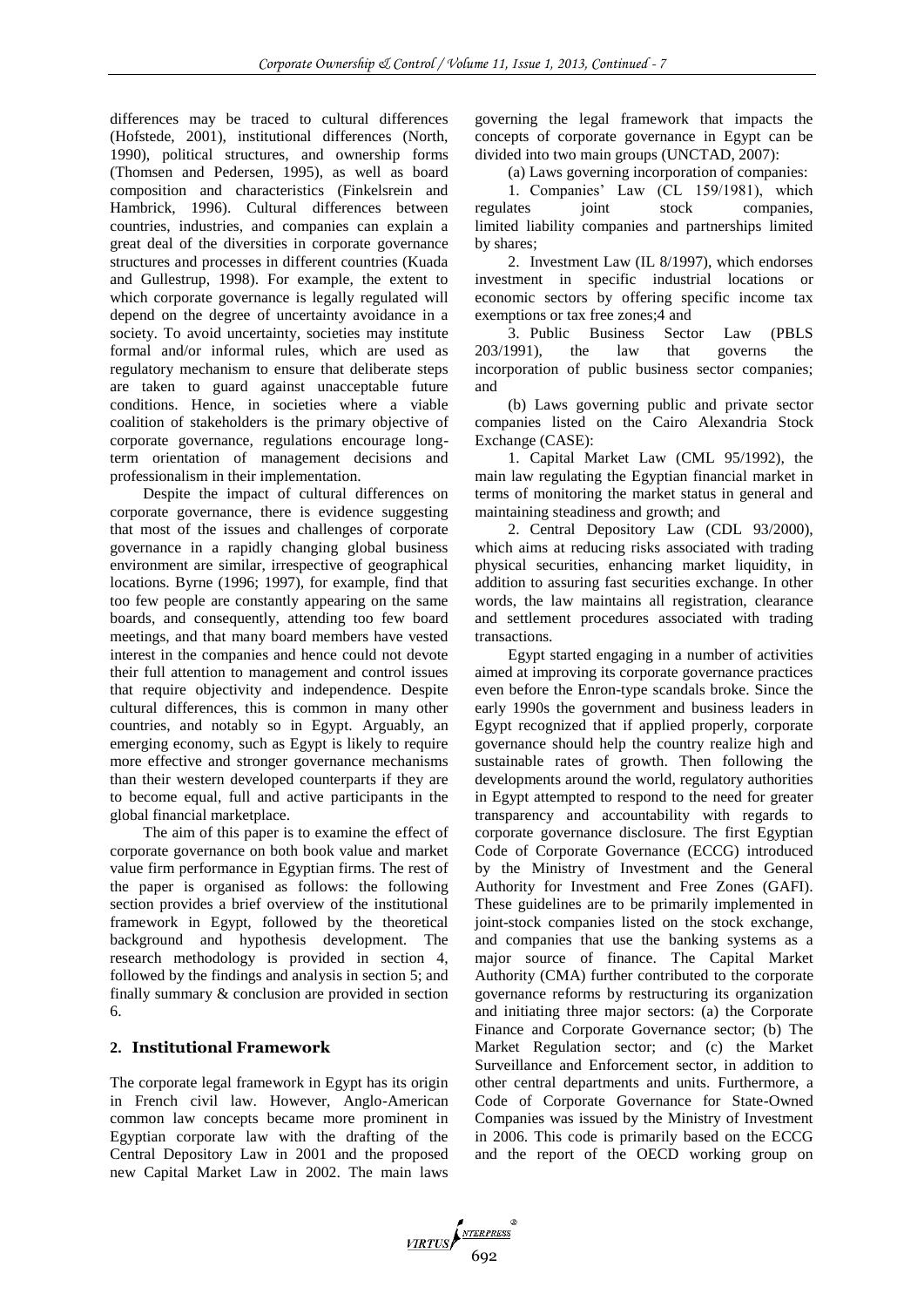privatization and corporate governance of Stateowned assets (UNCTAD, 2007).

## **3. Theoretical background and Hypothesis Development**

Corporate governance is a multi-disciplinary research field and has a range of meanings and definitions depending on how one uses it and which discipline and which country one is considering. Traditional finance literature has indicated several mechanisms that help solve corporate governance problems. There is a consensus on the classification of corporate governance mechanisms to two categories: internal and external mechanisms. However, there is a dissension on the contents of each category and the effectiveness of each mechanism. In addition, the topic of corporate governance mechanisms is too vast and rich research area to the extent that no single paper can survey all the corporate governance mechanisms developed in the literature and instead the papers try to focus on some particular governance mechanisms.

Jensen (1993) criticises the existing governance mechanisms in USA, UK, Japan and Germany and outlines four basic categories of individual corporate governance mechanisms: (1) legal and regulatory mechanisms; (2) internal control mechanisms; (3) External control mechanisms; and (4) product market competition. In their survey of corporate governance, Shleifer and Vishny (1997) concentrate on: incentive contracts, legal protection for the investors against the managerial self-dealing, and the ownership by large investors.

Denies (2001) provides the following four mechanisms: (1) legal and regulatory mechanisms exist outside the firm; (2) internal control mechanisms within a firm, (which include; the board of directors; executive compensation and ownership; non executive owners; and debt); (3) external control mechanisms such as the corporate takeover market; and (4) product market competition. Then Denis and McConnell (2003) survey the international corporate governance concentrating on countries other than United States and using a dual classification of corporate governance mechanisms (They use systems as synonym to mechanisms) as follows: (1) internal governance mechanisms including: boards of directors and ownership structure and (2) external ones including: the takeover market and the legal regulatory system.

Farinha (2003) surveys two categories of governance (or disciplining) mechanisms, the first one is the external disciplining mechanisms including: takeovers threat; product market competition; managerial labour market and mutual monitoring by managers; security analysts; the legal environment; and the role of reputation. The other category is the internal disciplining mechanisms which include: large and institutional shareholders; board of directors; insider ownership; compensation packages; debt policy; and dividend policy.

Despite the existence of different corporate governance structures, the basic building blocks of the structures are similar. They include the existence of a Company, Directors, Accountability and Audit, Directors' Remuneration, Shareholders and the AGM. Cadbury (1992), Greenbury (1995) and Hampel (1998) called for greater transparency and accountability in areas such as board structure and operation, directors' contracts and the establishment of board monitoring committees. In addition, they all stressed the importance of the non-executive directors' monitoring role.

## *Ownership Structure*

Large shareholders and institutional investors can be seen as potential controllers of equity agency problems as their increased shareholdings can give them a stronger incentive to monitor firm performance and managerial behavior (Demsetz, 1983; Demsetz and Lehn 1985; and Shleifer and Vishny, 1986; Shleifer and Vishny, 1997, La Porta et al, 1998; La Porta et al, 1999; Claessens et al, 2000, and Denis and McConnell, 2003). This potentially helps to circumvent the free rider-problem associated with ownership dispersion. Another potential benefit relates to the potential challenge that large shareholders offer to outside raiders, thus increasing the takeover premium (Burkart, 1995).

Ownership concentration in both developed and developing countries show high concentration of ownership (La Porta et al, 1998 & 1999; Faccio et al, 2001; Lemmon and Lins, 2003; Ginglinger and L'her, 2006). It is also noted that in several countries around the world control of proportional ownership is usually achieved through pyramidal ownership structures in which one firm is controlled by another firm, which maybe itself controlled by some other entity (Lemmon and Lins, 2003).

One rather intuitive way by which equity agency costs can be reduced is by increasing the level of managers' stock ownership, which may permit a better alignment of their interests with those of shareholders. In fact, in the extreme case where the manager's share ownership is 100%, equity agency costs are reduced to zero (Jensen and Meckling, 1976). As managerial ownership increases, managers bear a large fraction of the costs of shirking, perquisite consumption and other value-destroying actions. Further, larger share ownership by managers reduces the problem of different horizons between shareholders and managers if share prices adjust rapidly to changes in firm's intrinsic value.

A limitation, however, of this mechanism as a tool for reducing agency costs is that managers may not be willing to increase their ownership of the firm because of constraints on their personal wealth. Additionally, personal risk aversion also limits the

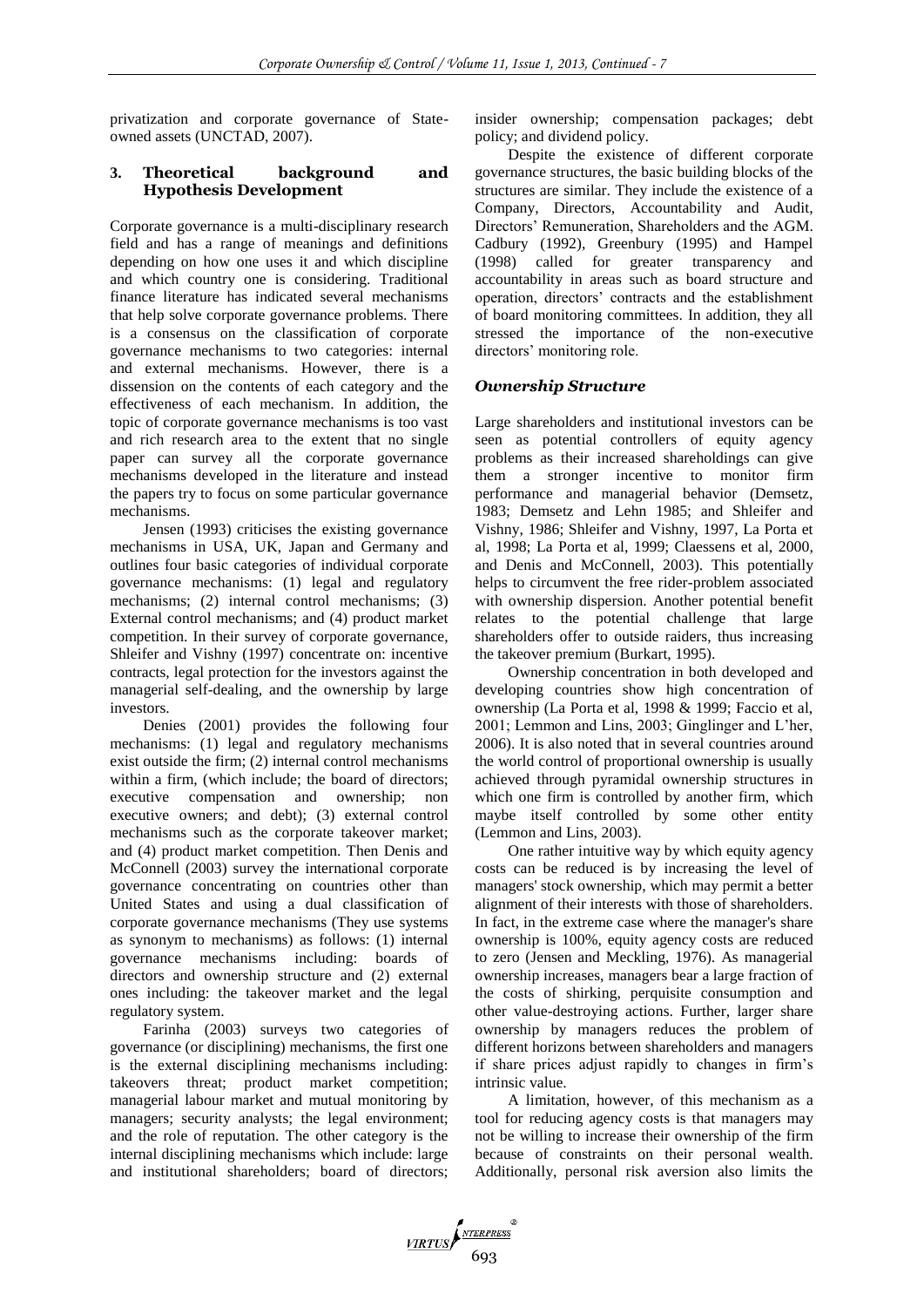extension of this monitoring device as the allocation of a large portion of the manager's wealth to a single firm is likely to translate into a badly diversified portfolio (Beck and Zorn, 1982). Management buyouts, whereby insiders increase dramatically their shareholdings in the firm, provide a natural field study for the effects of insider ownership in the reduction of conflicts between owners and managers.

In accordance with the proposition that larger managerial ownership reduce agency costs, Kaplan (1989) finds that following large management buyouts, firms experience significant improvements in operating performance. He interprets this evidence as suggesting that operating changes were due to improved management incentives instead of layoffs or managerial exploitation of shareholders through inside information. Smith (1990) reports similar results and notes that the amelioration observed in operating performance is not due to reductions in discretionary expenditures such as research and development, advertising, maintenance or property, plant and equipment. Macus (2008) argues that the basic issue from an agency perspective is how to avoid such opportunistic behavior. Previous studies suggest that corporate governance is an effective tool to control the opportunistic behaviours of management (Denis and McConnell, 2003; Bhagat and Bolton, 2008; Chen et al., 2009).

In a study of the effects of changes in ownership structure on performance for a sample of thrift institutions that converted from mutual to stock ownership, Cole and Mehran (1998) find that changes in performance are significantly associated with changes in insider ownership. They document that the greater the increase in insider ownership, the greater the performance improvement, which is consistent with the alignment of interests hypothesis arising from a larger insider ownership. Also consistent with that hypothesis of Subrahmanyam et al (1997) who find evidence, in a sample of successful bidders in bank acquisitions, of a positive association between bidder returns and the level of insider ownership when the latter exceeds 6%.

Research by Morck et al (1988), McConnell and Servaes (1990) and Hermalin and Weisbach (1991) is also consistent with the view that insider ownership can be an effective tool in reducing agency costs, although they report a non- monotonic relation. This functional form has been related to the observation that, within a certain ownership range, managers may use their equity position to entrench themselves against any disciplining attempts from other monitoring mechanisms.

However, some other studies find no evidence of a positive relationship between insider ownership and performance (see, for instance, Demsetz and Lehn, 1985; Loderer and Sheehan, 1989; Holderness and Sheehan, 1988; Denis and Denis, 1994; and Loderer and Martin, 1997). Moreover, the studies that find a positive relationship typically present results that have

very low explanatory power  $(R^2s)$  usually between 2% and 6%).

A possible explanation for these mixed results is that many of the studies do not properly distinguish the possibility of alignment of interests across a certain range of ownership values and of entrenchment over another range. Furthermore, these analyses usually do not take into account the possibility that several different mechanisms for alignment of interests can be used simultaneously, with substitution effects with insider ownership. It is quite conceivable that different firms may use different mixes of corporate governance devices (Rediker and Seth, 1995).

These different mixes can, however, all be optimal as a result of varying marginal costs and benefits of the several monitoring instruments available for each firm. If so, then one would not be able to observe a relationship between performance and any of these particular mechanisms.

It appears that the main conflict is between owners and managers in common law countries due to the existence of dispersed control and ownership structures. While, in civil law countries the control and ownership structures are concentrated, thus the main governance problem arises between minority and controlling shareholders. Therefore, ownership structure has greater importance in civil law countries where protection of shareholders right is weak (La Porta et al., 1998; Beck et al., 2003). The situation is more prevalent in developing countries where large concentration of ownership is more evident while the stock markets weak. In those countries there is a higher degree of economic uncertainties coupled with weak legal controls and investor protection, and frequent government intervention; all resulting in poor performance (Ahunwan, 2002; Rabelo and Vasconcelos, 2002; Tsamenyi et al; 2007).

The fact that the logical argument goes for a causal relationship between the ownership structure and firm performance on the basis of placing ownership structure as the independent variable can influence firm performance. This is the underlying assumption of several studies (Claessens and Fan, 2002; Klapper and Love, 2004; Lins, 2003; and Sung Wook, 2003; Kumar and Singh, 2013). Another line of research suggested that, contrary to the logic suggested that firm performance is the independent variable that can influence ownership structure and not the opposite (Demsetz and Lehn, 1985; Loderer and Martin, 1997; Cho, 1998). Chang (2003) reveals that the concentration of ownership, which enables owners to reduce managers' discretion, and increased ownership by managers, which aligns managers' interests with those of shareholders, improve firm performance. Krivogorsky (2006) indicates that a strong positive relation between the level of relational ownership and profitability ratios. This explains the strong reliance on the ownership structure as corporate governance mechanisms that might

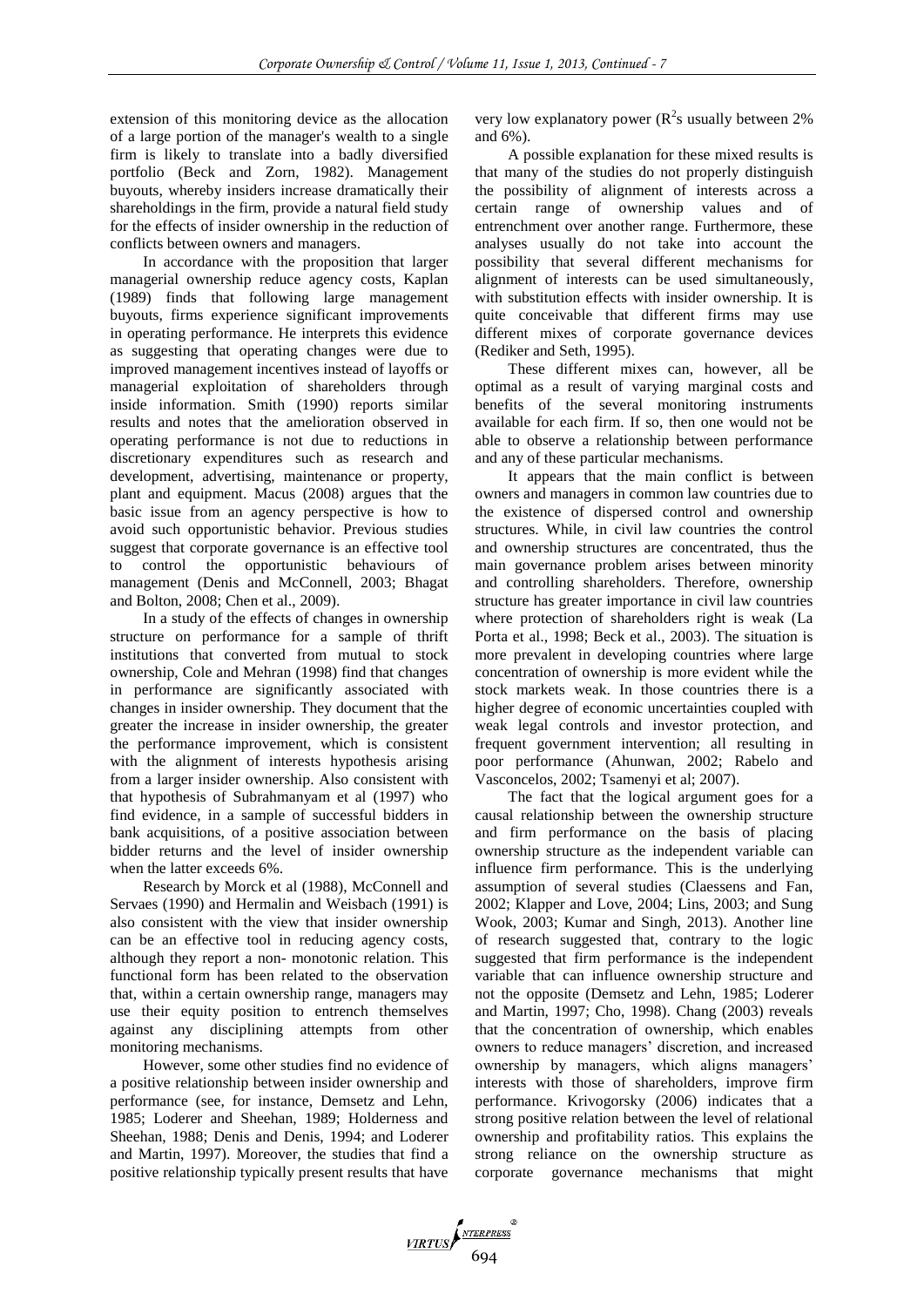significantly affect the firms' performance. This prompt the first hypothesis:

*H1: There is a significant relationship between ownership structure and firm performance.*

*H1a: There is a significant relationship between ownership structure and book value performance.*

*H1b: There is a significant relationship between ownership structure and market value performance.*

## *Board Structure*

Based on the agency perspective the separation of the roles of CEO from chairman is another crucial monitoring mechanisms. CEO duality is when the CEO also serves as chairman. This situation is problematic from an agency perspective as the CEO seems to get dominant influence on board decisions by chairing the group of people in charge of monitoring and evaluating his performance. This in effect results in weakening the board's independency and may result in ineffective monitoring of management. Therefore good governance will occur when the two roles of Chairman and CEO are separated (Baliga et al, 1996; Brickley et al, 1997; Coles and Hesterly, 2000; Wier and Liang, 2001; William et al. 2003).

Moreover, several studies reveal that there is negative relation between the size of the board and performance. Larger boards seems to be less efficient due to the slow pace of decision making and the difficulty in both arranging board meeting and reaching consensus. It is also argued that the CEO seems to have more dominant power when the board size is too large. (Jensen 1993; Yermack 1996; Eisenberg et al, 1998; Singh and Davidson, 2003; Cheng, 2008)

Hermalin and Weisbach (1991) find that in the US board size is negatively related to both general firm performance and the quality of decision-making. Evidence of a negative relation between board size and firm performance is also revealed in Singapore and Malaysia (Mak and Yuanto, 2003) Finland (Eisenberg et al, 1998) and UK (Carline et al, 2002).

It is not only the size of the board that seems to have a governing effect on firm performance, it is argued that the board composition in terms of the number of outside directors versus inside directors results in better performance through better monitoring. This argument is mainly based on the agency theory (Fama 1980; Demsetz and Lehn, 1985). Several studies find that the larger the number of outside directors on the board, the better the firm performance (Rosenstein and Wyatt, 1990; Weisbach, 1988; Huson, 2001).

On the other hand, some argue that based on the stewardship theory executive directors have a positive effect on corporate R&D costs and better performance based on improved strategic innovation (Donaldson, 1990; Kochar and David, 1996; Davis et al, 1997). Several studies reveal negative relation between the

VIRTUS NEERPRESS

number of outside directors and firm performance (Agrawal and Knoeber, 1996; Kochar and David, 1996; Bhagat and Black, 2002). Meanwhile, several other studies find no significant relation between the number of outside directors and corporate performance (Hermalin and Weibach, 1991; Dalton et al, 1998; Vafeas and Theodorou, 1998; Liang and Wier, 1999; Lam and Lee, 2012). Hermalin and Weisbach (1991) find that in the US higher proportions of outside directors are not associated with superior firm performance, but are associated with better decisions concerning issues such as acquisitions, executive compensation, and CEO turnover. Further explanation is provided by Adams and Ferreira (2007) who suggest that CEOs may be reluctant to share information with more independent boards, thereby decreasing shareholder value.

The relationship between corporate performance and corporate governance is measured using only one of the two variables (ownership structure and board structure) in relation with the firm performance (Krivogorsky, 2006). There is a debate regarding the effect of board composition on firm performance (Dulewicz and Herbert, 2004; De Andres et al., 2005; Ehikioya, 2009). Bhagat and Black (2002) find a negative relationship between the proportion of outside directors and corporate performance. Moreover, Yermack (1996) reported evidence that a higher percentage of independent directors leads to worse performance. In addition, Klein (2002) suggestes that high percentage of outside directors will have the same negative effect. On the other hand, a meta-analysis of studies in this area conducted by Dalton et al. (1998) fails to find any relationship between corporate performance and non-executive director's independence. Moreover, other studies based on data from UK companies do not show any evidence of an existing relationship between the proportion of non-executive directors and firm performance (Vafeas and Theodorou 1998; Liang and Wier, 1999). Dalton et al. (1998) point out that the empirical literature examining leadership structure in relation to firm performance fail to provide any consistent results. This leads to the second hypothesis:

*H2: There is a significant relationship between board structure and firm performance.*

Rechner and Dalton (1989) find no significant differences in firm performance between separated leadership structure firms and combined leadership structure firms over a five year period. However, further study of the same sample reveal that firms with separated leadership structure have higher performance than the firms with combined leadership structure measured with ROE, ROI and profit margin (Rechner and Dalton, 1991).

*H2a: There is a significant relationship between board structure and book value performance.*

Sundaramurthy et al. (1997) provide evidence that separating the positions will affect the shareholder wealth positively. Moreover, Coles and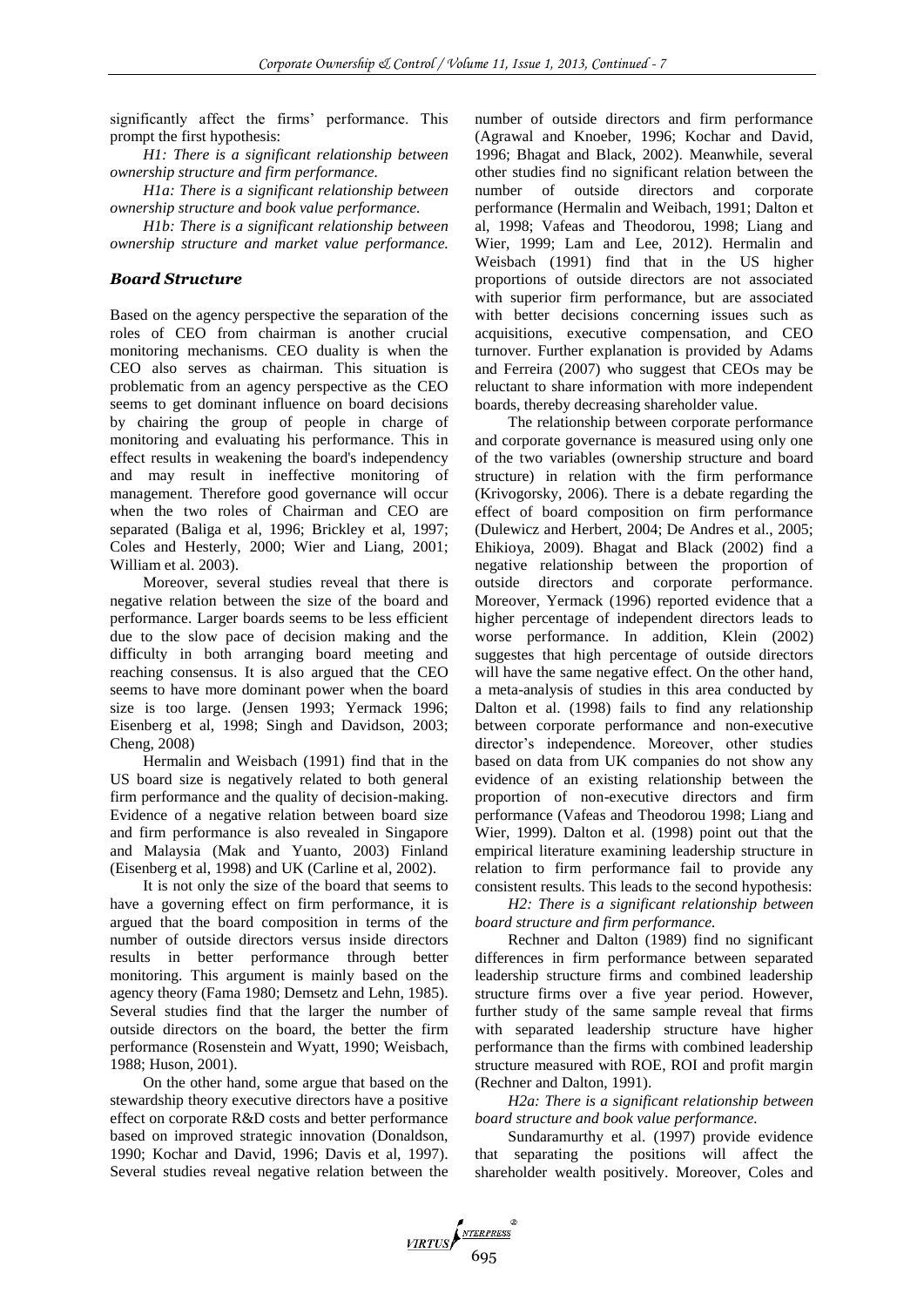Hesterly (2000) find that firms that separate CEOs and board chairs will have better stock returns than firms that do not separate the two roles. On the other hand, Baliga et al. (1996) do not find sufficient evidence to support a performance distinction between separated and combined leadership firms when the performance was measured using the market value added (MVA) and economic value added (EVA) as performance indicators.

*H2b: There is a significant relationship between board structure and market value performance.*

## *Audit Function*

Auditing is an important function that contributes to a trustful relationship between the agent and the organisation's principals and other stakeholders who rely on the financial information. The audit adds to the reliability and quality of the financial reporting through scrutinizing the accounting and reporting (Porter et al., 2008; Collin et al., 2013).

Audit committees are identified as effective means for corporate governance that reduce the potential for fraudulent financial reporting (NCFFR, 1987). Audit committees oversee the organization's management, internal and external auditors to protect and preserve the shareholders' equity and interests. To ensure effective corporate governance, the audit committee report should be included annually in the organization's proxy statement, stating whether the audit committee has reviewed and discussed the financial statements with the management and the internal auditors. As a corporate governance monitor, the audit committee should provide the public with correct, accurate, complete, and reliable information, and it should not leave a gap for predictions or uninformed expectations (BRC, 1999). The BRC report provides recommendations and guiding principles for improving the performance of audit committees that should ultimately result in better corporate governance. The importance of the audit function in terms of the audit committee and audit firm is further strengthened by the Sarbanes-Oxley Act of 2002.

It is assumed that all auditors whether large international firms (i.e. Big 4) or national and local firms are professionals and apply the standards issued by professional bodies. Nonetheless, it can be assumed that audit practice in the Big 4 is more influenced by international development than in the national audit firms. The acquisition of more up-todate practice and strength from international experience that put power behind the Big 4 demands and audit effort can lead us to assume that use of a Big Four audit firm will positively impact performance (Collin et a1., 2013).

The presence of a large international audit firm (i.e., Big 4) has been considered as a significant factor in the possibility of having a good corporate governance mechanism. These firms are expected, on average, to provide a relatively high quality of auditing service (Kane & Velury, 2004). Chen et al. (2005) examine empirically the relationship between audit quality (measured by industry specialization) and the number of audit committee meetings in a year (as a signal of good corporate governance practice). They find that an association exists between the presence of an audit committee and an industry specialist audit firm. To sum up, it is possible for big audit firms to control opportunistic management behaviours, reduce agency costs, and increase the firm's value.

*H3: There is a significant relationship between audit function and firm performance.*

*H3a: There is a significant relationship between audit function and book value performance.*

*H3b: There is a significant relationship between audit function and market value performance.*

#### *Control Variables*

Firm size, age industry type and leverage are control variables which are proved to have an effect on firm performance and are used widely in the empirical literature of corporate governance. (for example: Klapper and Love, 2003; Bahgat and Bolton, 2008; Ehikioya, 2009; Kumar and Singh, 2013). The hypothesis to be tested is as follows:

*H4: There is a significant relationship between control variables and firm performance.*

*H4a: There is a significant relationship between firm size, age, industry type, leverage and book value performance.*

*H4b: There is a significant relationship between firm size, age, industry type, leverage and market value performance.*

#### **4. Research Methodology**

The research models in figure (1) consist of corporate governance variables, control variables and firm performance. The corporate governance variables adopted in this research consists of three variables which are the audit function variable, ownership structure variable and, board structure variable. ROA and ROE are the two variables used to represent the book value performance, while Tobin's Q is the variable adopted to represent the market value performance. Finally, the age, industry type, firm size and leverage are the control variables used.

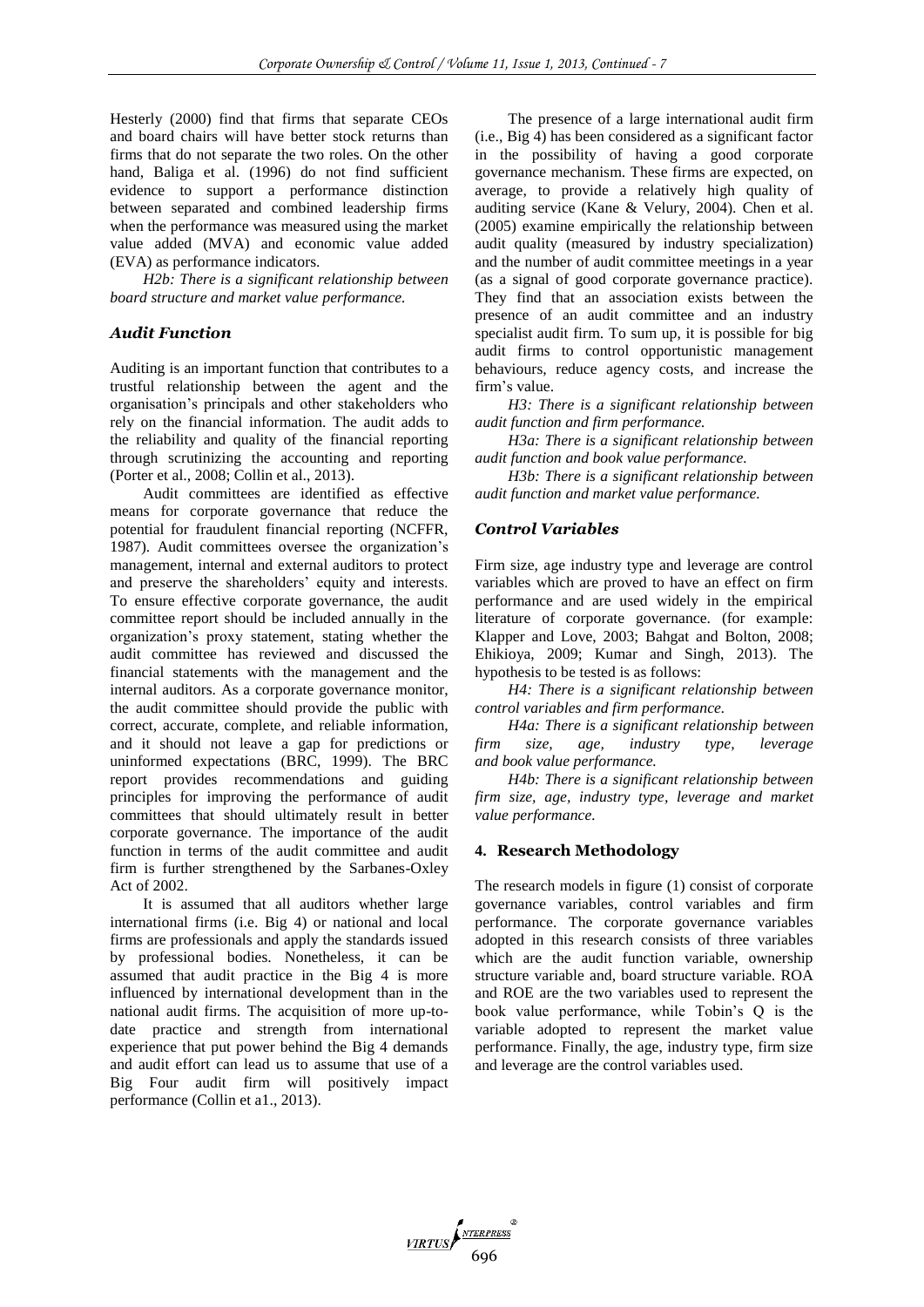



The sample comprises of the top 88 firms listed on the Egyptian Stock Exchange top 100 index EGX100 for the year 2010; excluding all financial firms (including Banks). Data collected is cross sectional for the year 2010. Data are collected from Osiris and Kompass Egypt databases.

Definition and measurement of all variables used in the research are provided in table (1).

| <b>Variable Groups</b>         | <b>Symbol</b>  | <b>Measurement</b>                                                                 |
|--------------------------------|----------------|------------------------------------------------------------------------------------|
| <b>Governance Variables</b>    |                |                                                                                    |
| (Independent Variables)        |                |                                                                                    |
| <b>Audit function</b>          |                |                                                                                    |
| Audit committee                | AC             | takes the value of 1 if exists, 0 otherwise                                        |
| Audit type                     | AudType        | takes value of 1 if auditor is one of the big 4 audit firms, 0<br>otherwise        |
| <b>Ownership Structure</b>     |                |                                                                                    |
| <b>Institutional Ownership</b> | IOwn           | takes the value of 1 if exists, 0 otherwise                                        |
| Directors Ownership            | DOwn           | takes the value of 1 if exists, 0 otherwise                                        |
| <b>Ownership Concentration</b> | OwnCon         | Adding up all share ratios of shareholders of 5% or more                           |
| <b>Board Structure</b>         |                |                                                                                    |
| Duality                        | Duality        | takes the value of 0 if exists, 1 otherwise                                        |
| <b>Board Size</b>              | <b>BrdSize</b> | Total number of board members                                                      |
| Board independence             | <b>BIndp</b>   | Number of non-executive members on the board / Board                               |
|                                |                | <b>Size</b>                                                                        |
|                                |                |                                                                                    |
| <b>Control Variables</b>       |                |                                                                                    |
| Age                            | Age            | Takes the value of 1 if the firm is old, 2 for medium age,<br>and 3 for new firms. |

**Table 1.** Definition and Measurement of Variables



Industry Type Industry Type Industry Type Industry Type Industry Type Industry Type Industry Type Industry Type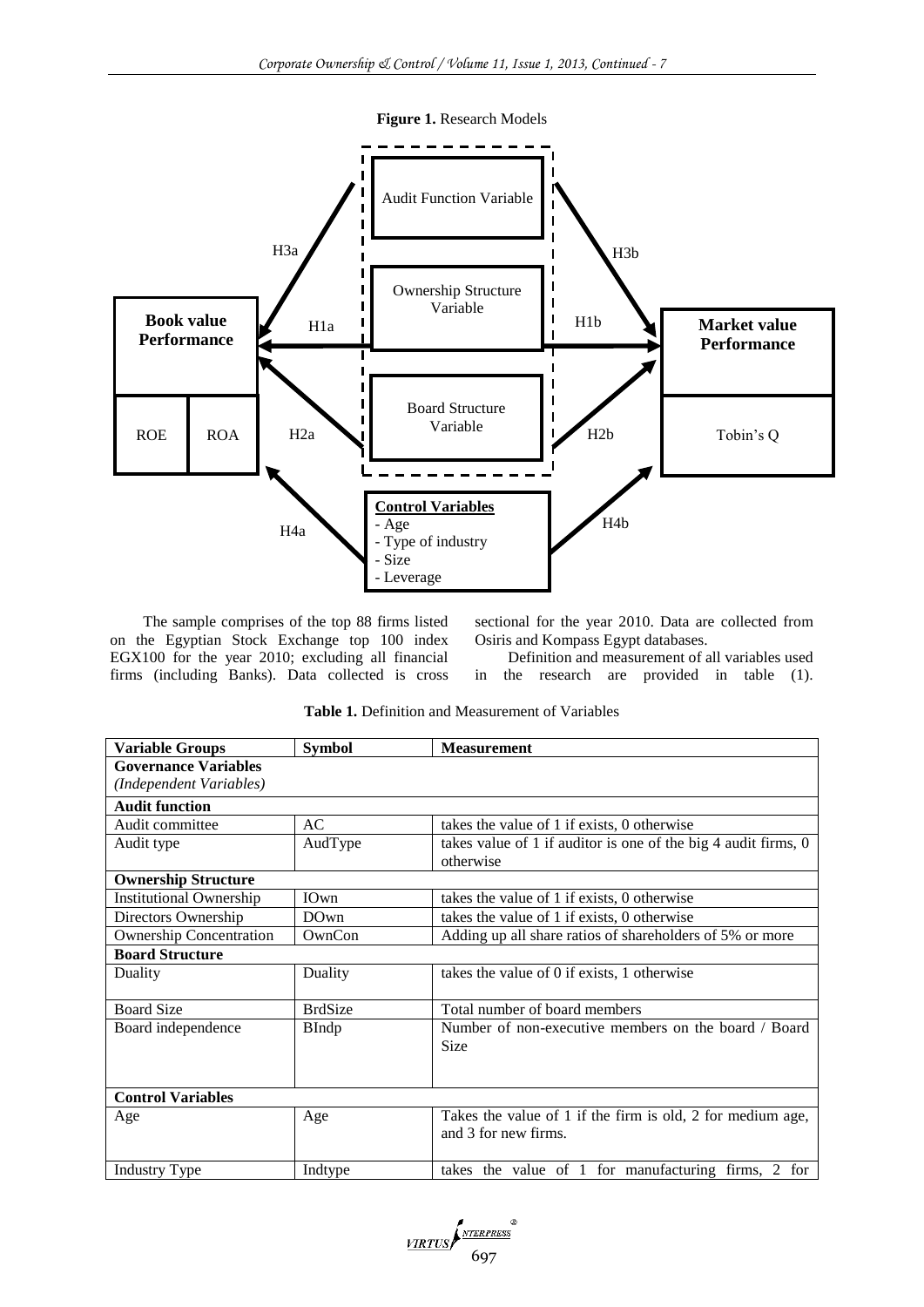|                                 |             | nonfinancial services firms                                                                                                                                                                                                                                                |
|---------------------------------|-------------|----------------------------------------------------------------------------------------------------------------------------------------------------------------------------------------------------------------------------------------------------------------------------|
| <b>Size</b>                     | <b>Size</b> | natural log of total assets                                                                                                                                                                                                                                                |
| Leverage                        | Leverage    | Debt / Equity                                                                                                                                                                                                                                                              |
| <b>Performance Variables</b>    |             |                                                                                                                                                                                                                                                                            |
| (Dependent Variables)           |             |                                                                                                                                                                                                                                                                            |
| <b>Book Value Performance</b>   |             |                                                                                                                                                                                                                                                                            |
| <b>ROE</b>                      | <b>ROE</b>  | return on equity = net income / equity                                                                                                                                                                                                                                     |
| <b>ROA</b>                      | <b>ROA</b>  | return on assets $=$ net income / total assets                                                                                                                                                                                                                             |
| <b>Market Value Performance</b> |             |                                                                                                                                                                                                                                                                            |
| Tobin's O                       | Tobin's Q   | We use Chung and Pruitt (1994) measure of $Q$ (CPQ) as an<br>approximation of Tobin Q, since it does not require an<br>estimate of the market values of debt and preferred stock.<br>$C-PQ = (MV (CS) + BV (PS) + BV (LTD) + BV (INV) +$<br>$BV (CL) - BV (CA)) / BV (TA)$ |

To test the research objective outlined in section 1, regression analysis (OLS) is used to depict the effect of CG and control variables on firm performance. Four equations are used (using SPSS) to test the hypotheses as follows.

*Tobin's*  $Q = \alpha + \beta_1$  *BIndp* +  $\beta_2$  *Duality* +  $\beta_3$  $Brdsize + \beta_4 Ac + \beta_5 AudType + \beta_6 IOwn + \beta_7 DirOwn$ *+ β8 OwnCon + β<sup>9</sup> Size + β<sup>10</sup> IndType + β<sup>11</sup> Age + β<sup>12</sup> Leverage + ε* 

 $ROE = \alpha + \beta_1 BIndp + \beta_2 Duality + \beta_3 Brdsize +$  $\beta_4$  *Ac* +  $\beta_5$  *AudType* +  $\beta_6$  *IOwn* +  $\beta_7$  *DirOwn* +  $\beta_8$ *OwnCon + β<sup>9</sup> Size + β<sup>10</sup> IndType + β<sup>11</sup> Age + β<sup>12</sup> Leverage + ε*

 $ROA = \alpha + \beta_1 BIndp + \beta_2 Duality + \beta_3 Brdsize +$  $\beta_4$  *Ac* +  $\beta_5$  *AudType* +  $\beta_6$  *IOwn* +  $\beta_7$  *DirOwn* +  $\beta_8$  *OwnCon + β<sup>9</sup> Size + β<sup>10</sup> IndType + β<sup>11</sup> Age + β<sup>12</sup> Leverage + ε*

## **5. Findings and Analysis**

Table (2) illustrates the minimum and maximum values for the models variables. The descriptive findings show the central tendency and dispersion of the indicators of the CG. The calculated means of ROE and ROA are 14.55 and 8.66, where the standard deviations as a measure of dispersion are 11.45 and 8.12 respectively. Meanwhile, the mean of Tobin's Q is 2.08 with standard deviation of 1.02. The table shows details of descriptive statistics for CG and control variables.

|                | N  | Minimum  | Maximum | Mean    | Std. Deviation |
|----------------|----|----------|---------|---------|----------------|
| Tobinq         | 88 | .34      | 5.35    | 2.0841  | 1.01500        |
| <b>ROE</b>     | 88 | $-3.37$  | 47.15   | 14.5522 | 11.45082       |
| <b>ROA</b>     | 88 | $-2.78$  | 34.00   | 8.6556  | 8.11681        |
| <b>BIndp</b>   | 88 | .00.     | 1.00    | .3715   | .32494         |
| Duality        | 88 | $\Omega$ |         | .34     | .477           |
| <b>BrdSize</b> | 88 | 3        | 19      | 8.89    | 3.268          |
| AC             | 88 | 0        |         | .19     | .397           |
| AudType        | 88 | $\Omega$ |         | .45     | .501           |
| IOwn           | 88 | $\Omega$ |         | .78     | .414           |
| DOwn           | 88 | $\Omega$ |         | .47     | .502           |
| OwnCon         | 88 | .00      | 1.00    | .7024   | .25917         |
| <b>Size</b>    | 88 | 10.38    | 17.82   | 13.7101 | 1.80624        |
| IndType        | 88 |          | 2       | 1.41    | .494           |
| Age            | 88 |          | 3       | 2.67    | .541           |
| Leverage       | 88 | .00      | 1.87    | .1804   | .31527         |
|                |    |          |         |         |                |

**Table 2.** Descriptive Statistics

Figure (2) shows auditor type statistics based on "big 4" and "non-big 4" audit firms in Egypt. The mean is 0.45 where standard deviation is 0.50. The frequency for big 4 is 45.5% while for the non-big 4

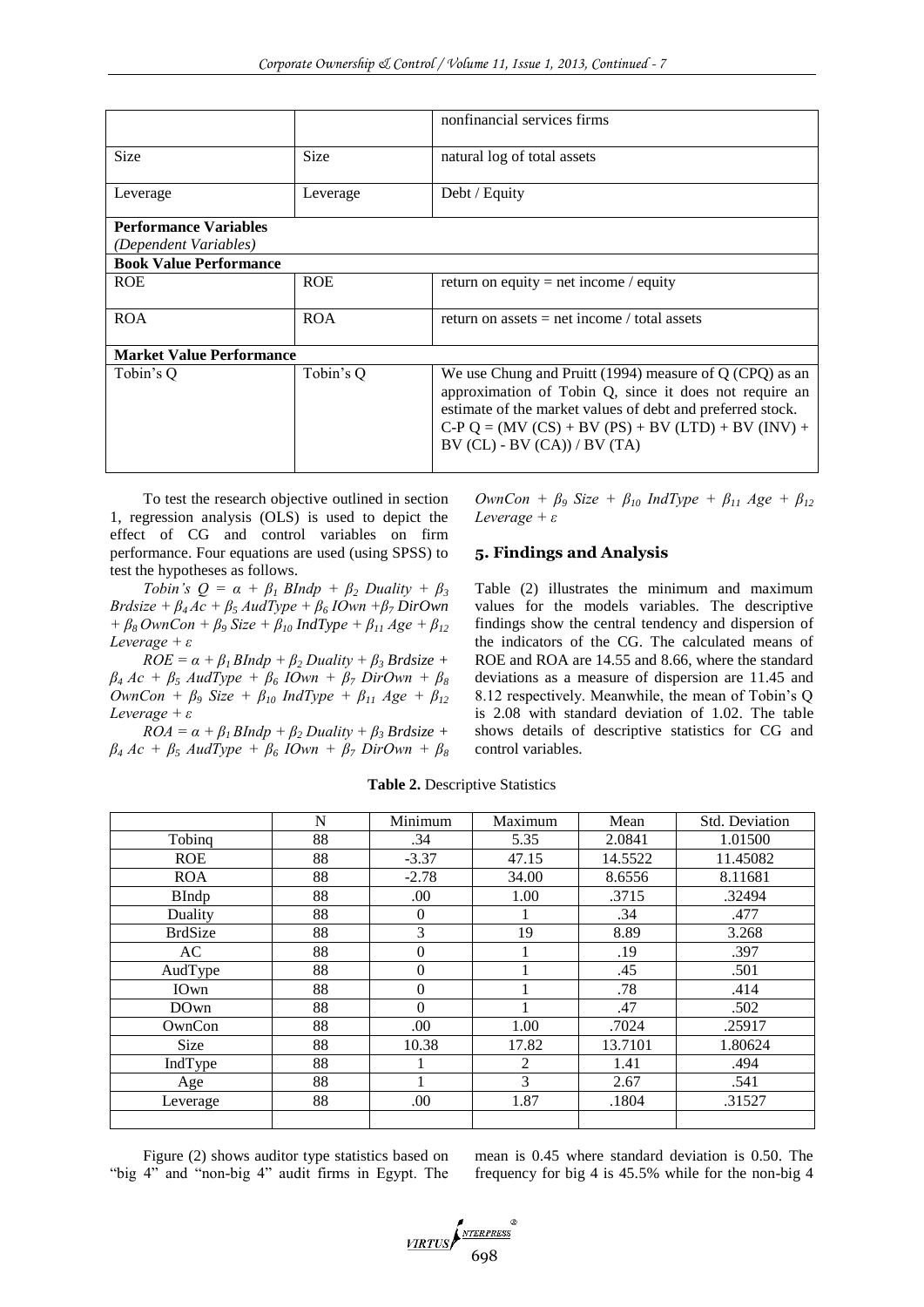is 54.5%. This means that the majority of Egyptian firm depend on the non-big 4 audit firms.



Figure (3) shows audit committee statistics based on "AC" and "non AC" in Egypt. The mean is 0.19 where standard deviation is 0.397. The frequency for firms that have AC is 19.3% while for the firms

that do not have AC is 80.7%. This means that the majority of Egyptian firms do not have on audit committee.

**Figure 3.** Audit committee



Pearson correlation coefficients for all variables are presented in table (3). Table (3) indicates that there is a significant correlation between Tobin's Q and the following CG variables: audit committee, audit type, board independence and duality. Firm size and leverage are also significantly correlated with Tobin's Q. On the other hand, the only CG variable that is significantly correlated with ROE is board independence as well as firm size and industry type. While, ROA is significantly in correlation with board independence, director ownership, industry type and leverage.

Using OLS regression models to test the impact of corporate governance variables on performance in firms listed in the Egyptian stock exchange as in the equations above. Where, for equation 1 ( $F = 3.951$ , p  $< 0.01$ ); equation 2 (F = 1.876, p  $< 0.10$ ) and equation 3 (F = 2.624,  $p < 0.01$ ); the maximum VIF for all three models is 2.070. The following results are reported in table 4.

#### *Ownership Structure*

The three variables used in this study for ownership structure are institutional ownership (IOwn), director ownership (Down), and ownership concentration (OwnCon). The results reveal that the coefficients of all three ownership structure variables are insignificant with all the three dependent variables of performance (Tobin's Q, ROE, and ROA). The results reveal that ownership concentrate in Egypt shows high concentration which is consistent with prior studies that reveal high ownership concentration in both developed and developing countries (La Porta et al, 1998 & 1999; Faccio et al, 2001; Lemmon and Lins, 2003; Ginglinger and L'her, 2006). However, such high concentration together with high institutional and director ownership as in the case of Egypt does not seem to have any significant impact on performance. Nonetheless, the results show consistency with previous findings (Demsetz and Lehn, 1985; Loderer and Sheehan, 1989; Holderness and Sheehan, 1988; Denis and Denis, 1994; and Loderer and Martin, 1997; Pathirawasam and Wickremasinghe, 2012).

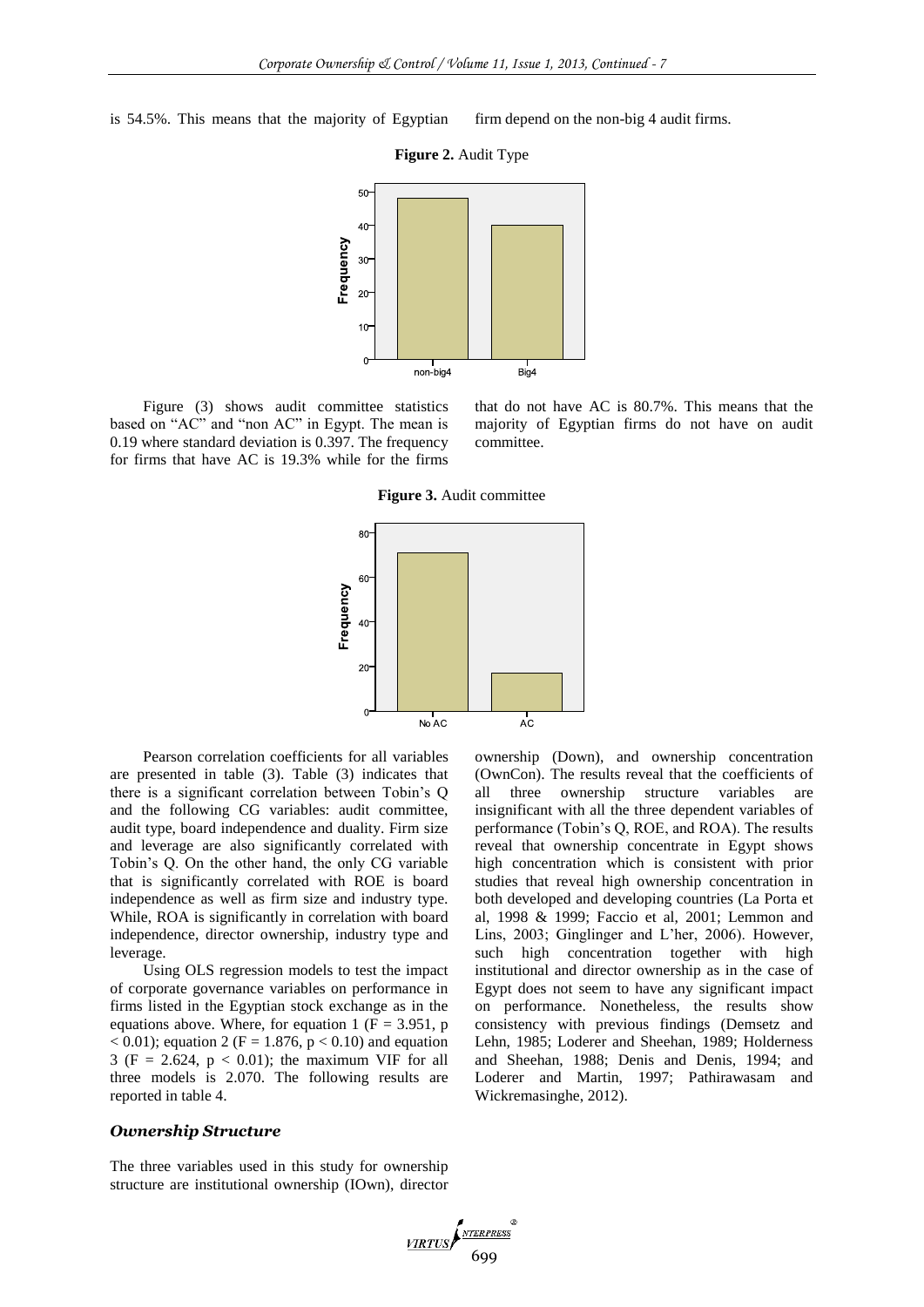**Table 3.** Correlations

|                | Tobibq       | <b>ROE</b> | <b>ROA</b> | $\mathbf{A}\mathbf{C}$ | Aud<br>Type  | BIndp          | Duality | <b>Brd</b><br>Size | IOwn         | DOwn       | Own<br>Con | Age        | Size    | Ind<br>Type | Leverage |
|----------------|--------------|------------|------------|------------------------|--------------|----------------|---------|--------------------|--------------|------------|------------|------------|---------|-------------|----------|
| Tobinq         | $\mathbf{1}$ |            |            |                        |              |                |         |                    |              |            |            |            |         |             |          |
| <b>ROE</b>     | .139         | 1          |            |                        |              |                |         |                    |              |            |            |            |         |             |          |
| <b>ROA</b>     | $.374***$    | $.853***$  |            |                        |              |                |         |                    |              |            |            |            |         |             |          |
| AC             | $-.351***$   | $-.044$    | $-.197*$   |                        |              |                |         |                    |              |            |            |            |         |             |          |
| AudType        | $-.223**$    | .011       | $-.052$    | $.189*$                | $\mathbf{1}$ |                |         |                    |              |            |            |            |         |             |          |
| <b>BIndp</b>   | $.302**$     | .237**     | $.321***$  | $-.071$                | .019         | $\overline{1}$ |         |                    |              |            |            |            |         |             |          |
| Duality        | $.243**$     | .158       | .106       | $-.170$                | $-.031$      | .043           |         |                    |              |            |            |            |         |             |          |
| <b>BrdSize</b> | $-.010$      | .017       | .052       | .035                   | .130         | .095           | $-.115$ |                    |              |            |            |            |         |             |          |
| IOwn           | .003         | .091       | .150       | $-.163$                | $-.076$      | .008           | .086    | $.203*$            | $\mathbf{1}$ |            |            |            |         |             |          |
| DOwn           | $-.117$      | $-.137$    | $-.213**$  | .120                   | .017         | $-.009$        | $-.143$ | $-.150$            | $-.396***$   | 1          |            |            |         |             |          |
| OwnCon         | .151         | .062       | .125       | $-.133$                | $-.084$      | .127           | $-.024$ | .032               | .146         | $-.083$    |            |            |         |             |          |
| Age            | .072         | .083       | .034       | $-.182*$               | $-.204*$     | $-.167$        | .040    | $-.073$            | .089         | $-.317***$ | $-0.080$   |            |         |             |          |
| Size           | $-453***$    | .234**     | .090       | $.390***$              | .479***      | .007           | $-.137$ | .163               | .040         | $-.088$    | .037       | $-.276***$ | 1       |             |          |
| IudType        | $-.077$      | $-.198*$   | $-.256**$  | .295***                | .122         | $-.072$        | $-.013$ | .036               | $-0.069$     | .057       | $-.158$    | $-.092$    | .004    |             |          |
| Leverage       | $-.293***$   | .023       | $-.201*$   | .285***                | $.268**$     | .042           | $-.018$ | .062               | $-.113$      | .141       | .009       | $-.143$    | .495*** | .027        | 1        |

\* Statistically significant at the 0.10 level

\*\* Statistically significant at the 0.05 level

\*\*\* Statistically significant at the 0.01 level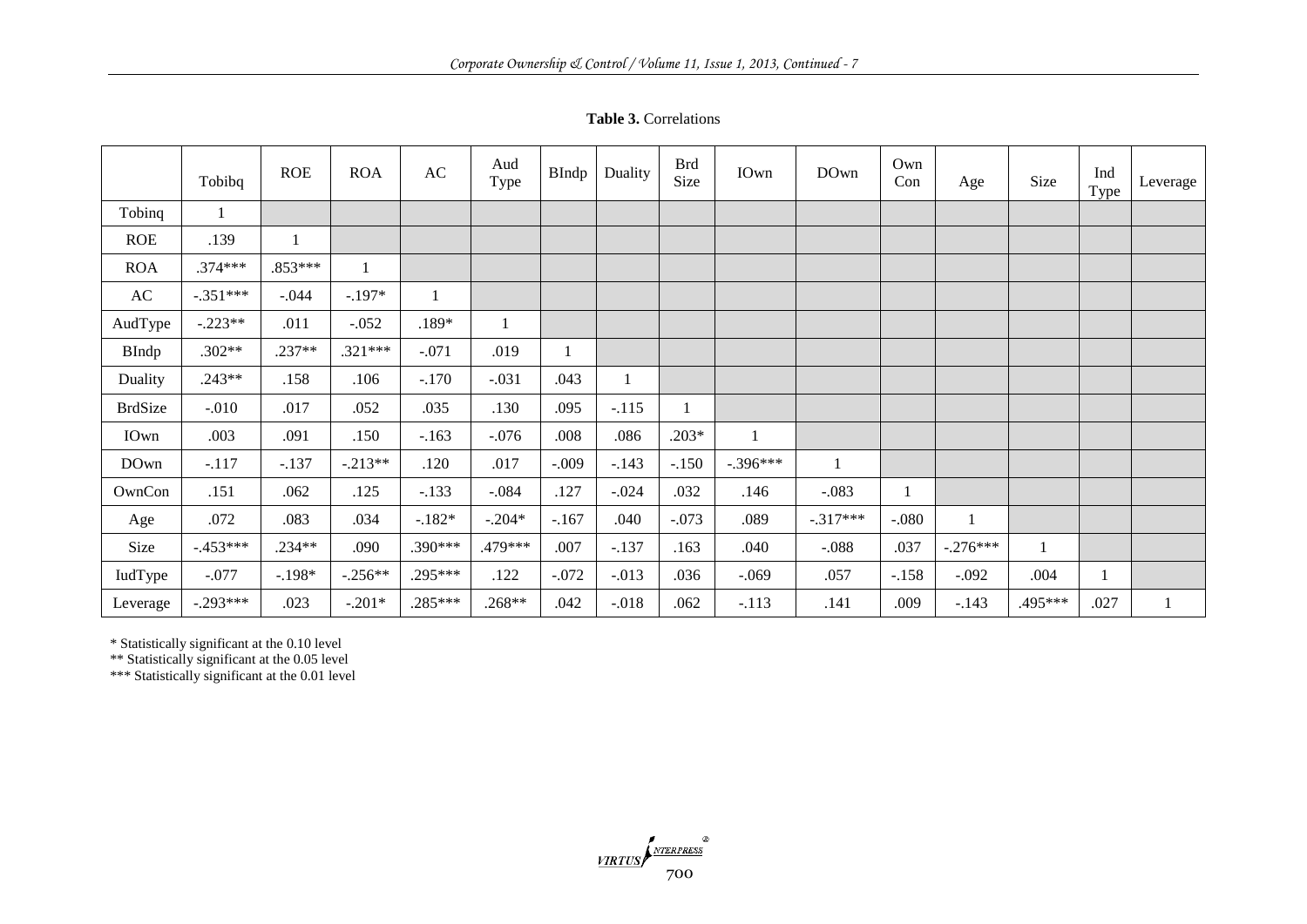## *Board Structure*

The three variables used in this study for board structure are board independence (BIndp), CEO duality (Duality), and board size (BrdSize). The results show that board independence (BIndp) appears to have significant positive effect on Tobin's Q ( $\beta$  = 0.823, p < 0.01), ROE (β = 8.960, p < 0.05), ROA (β  $= 7.849$ ,  $p < 0.01$ ). This result is consistent with previous studies (Baysinger and Butler, 1985; Weisbach, 1988; Alonso and Gonzalez, 2006; Andres and Vallelado, 2008; O'Connell and Cramer, 2010; Muttakin et al., 2012). This supports the argument that based on agency theory a larger proportion of outside directors improves firm performance by ensuring better monitoring through effective management and reduction of conflict of interest between ownership and control.

The results show that CEO duality appears to have significant positive effect on ROE ( $\beta$  = 4.507, p < 0.10). However, the coefficients of CEO duality are insignificant in terms of Tobin's Q and ROA. The results are consistent with prior studies which report varying the impact of CEO duality on firm performance where certain industry type benefit from duality and separation of duties is better for others (Baliga et al., 1996; William et al. 2003; Elsayed, 2007; Muttakin et al., 2012). However, the results reveal that the coefficients of board size (BrdSize) are insignificant with all the three dependent variables of performance.

## *Audit Function*

The two variables used in this study for audit function are audit committee (AC) and audit type (AudType). The results reveal that the coefficients of both variables are insignificant with all the three dependent variables of performance. Taking into consideration that most firms in Egypt have no audit committees (81%) and the majority hire local audit firms instead of one of the big 4 audit firms, it appears that this aspect of corporate governance in Egypt still have to improve. Nonetheless, performance of firms in Egypt is not significantly affected by the audit function.

## **Control Variables**

Four variables are uses as control variables in this study, they are: firm size (size), industry type (IndType), firm age (Age), and financial leverage (Leverage). The results show that firm size (Size) appears to have significant positive effect on ROE (β  $= 2.825$ , p < 0.01) and ROA (β = 1.540, p < 0.05). This result is consistent with previous studies (Odegaard and Bohren, 2003; Klapper and Love, 2004, Arouri, 2011). However, Tobin's Q is negatively affected by firm size ( $β = -0.208$ ,  $p < 0.01$ ). Meanwhile, the results show that financial leverage (Levrage) appears to have significant negative effect on ROA ( $\beta$  = -7.814,  $p$  < 0.05). The result is consistent with prior literature (see for example, Muttakin et al., 2012). On the other hand, firm age has no significant on any of the three performance variables.

**Table 4.** OLS regression results

|                     |                            | Model 1      |           | Model 2                  | Model 3                  |              |  |
|---------------------|----------------------------|--------------|-----------|--------------------------|--------------------------|--------------|--|
|                     | (Dependent Variable Tobin) |              |           | (Dependent Variable ROE) | (Dependent Variable ROA) |              |  |
|                     | Q)                         |              |           |                          |                          |              |  |
|                     | Coeff.                     | t-statistics | Coeff.    | t-statistics             | Coeff.                   | t-statistics |  |
| Const.              | 4.791                      | $3.457***$   | $-33.220$ | $-1.896*$                | $-12.438$                | $-1.047$     |  |
| BIndp               | .823                       | $2.816***$   | 8.960     | $2.425**$                | 7.849                    | $3.132***$   |  |
| Duality             | 4.791                      | 1.650        | 4.507     | $1.765*$                 | 1.655                    | .955         |  |
| <b>BrdSize</b>      | .015                       | .500         | $-.056$   | $-.148$                  | .015                     | .058         |  |
| Ac                  | $-.339$                    | $-1.231$     | $-1.018$  | $-.292$                  | $-2.359$                 | $-0.999$     |  |
| AudType             | $-.025$                    | $-.117$      | $-2.296$  | $-.846$                  | $-1.282$                 | $-.696$      |  |
| IOwn                | $-.259$                    | $-1.034$     | .378      | .119                     | .342                     | .159         |  |
| Down                | $-.281$                    | $-1.266$     | .625      | .223                     | $-1.125$                 | $-.592$      |  |
| OwnCon              | .451                       | 1.216        | .022      | .005                     | .798                     | .251         |  |
| Size                | $-.208$                    | $-2.851***$  | 2.825     | $3.058***$               | 1.540                    | $2.457**$    |  |
| IndType             | .002                       | .010         | $-3.126$  | $-1.237$                 | $-2.752$                 | $-1.605$     |  |
| Age                 | $-.099$                    | $-.502$      | 3.980     | 1.603                    | .897                     | .532         |  |
| Leverage            | $-.257$                    | $-.738$      | $-5.053$  | $-1.145$                 | $-7.814$                 | $-2.611**$   |  |
|                     |                            |              |           |                          |                          |              |  |
| F-statistics        | 3.951                      |              | 1.876     |                          | 2.624                    |              |  |
| p-value for F- test | 0.000                      |              | 0.051     |                          | 0.006                    |              |  |
| R-squared           | 0.387                      |              | 0.231     |                          | 0.296                    |              |  |
| adjusted $R^2$      | 0.281                      |              | 0.108     |                          | 0.183                    |              |  |
| Max VIF             | 2.070                      |              | 2.070     |                          | 2.070                    |              |  |

\*Statistically significant at the 0.10 level

\*\* Statistically significant at the 0.05 level

\*\*\* Statistically significant at the 0.01 level

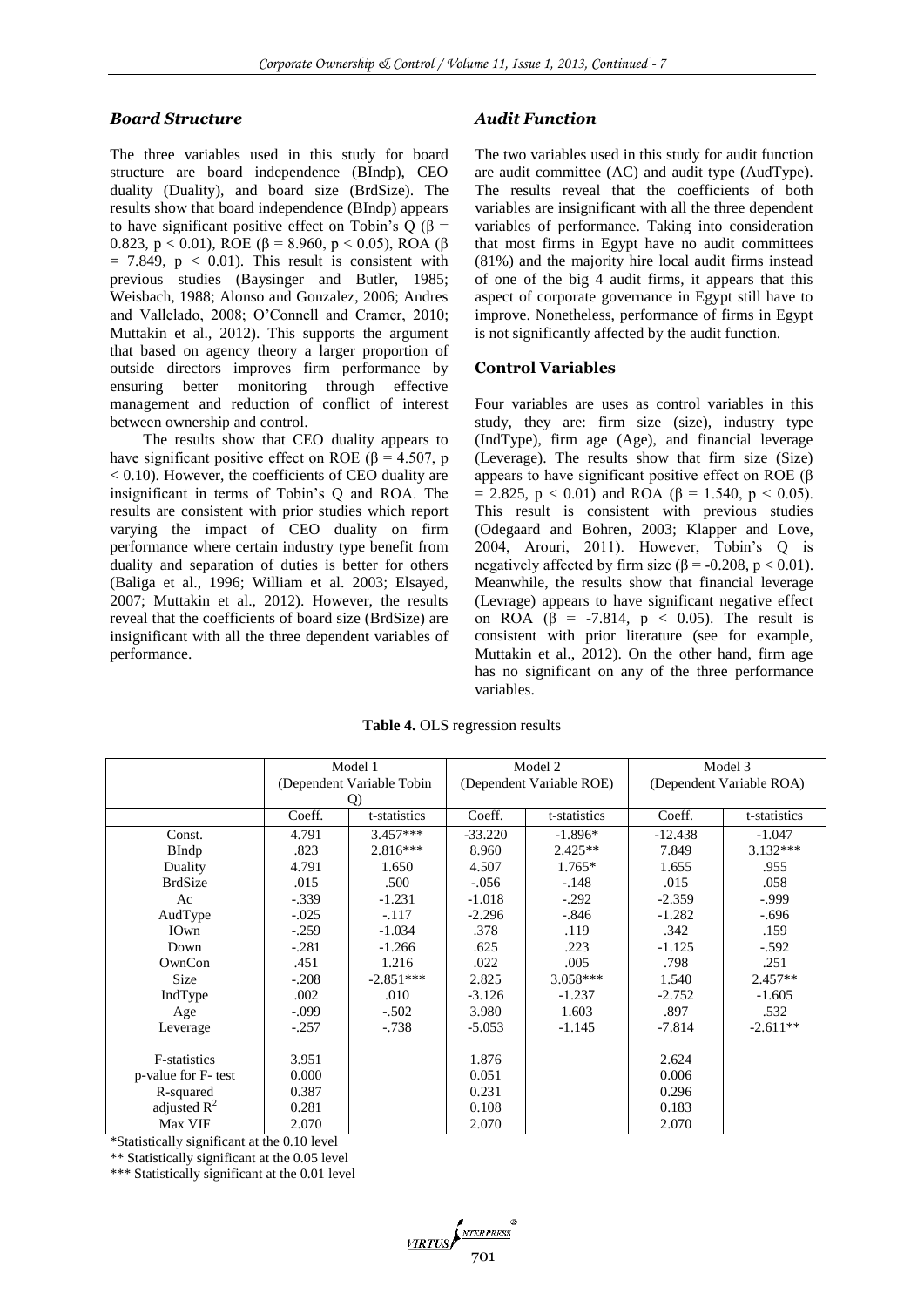## **6. Summary & Conclusion**

This paper examines the effect of corporate governance on both book and market value performance in firms listed on the Egyptian stock exchange. Though Egypt enacted a Code of Corporate Governance for companies as far back as 2005; companies listed in the Egyptian stock exchange are operating under a voluntary CG reporting regime. This results in a varying corporate governance practices among companies in Egypt.

The importance of this paper is derived from the fact that it extends the previous studies in corporate governance by examining the effect of corporate governance mechanisms on firm performance among companies listed in the Egyptian Stock Exchange. Good corporate governance is critical to the investment activities in Egypt in a period of both political and economical instability when the country seeks to attract more investment particularly foreign investment. Therefore, the results of the paper provide valuable insight of the Egyptian market to those who invest in the Egyptian Stock Exchange.

The results reveal that both the ownership structure and audit function have no impact on the performance of firms operating in Egypt. Meanwhile, the only board structure variable that has an effect on firms' market performance is board independence. On the other hand, firms' book performance is affected by both the board independence and CEO duality. Firm size and leverage have varying effects on both market and book performance of firms listed in Egypt.

Though the regulatory authorities in Egypt have taken the necessary actions to have a strong financial market, the Egyptian corporate governance code is not as elaborate as corporate governance regimes in western countries. While, the code can be said to provide adequate coverage of the key disclosure issues of relevance in a market with a nascent disclosure culture, implementation is still patchy and regulators are facing the challenge of ensuring effective implementation of corporate governance, especially in the areas of transparency, disclosure and board practices.

Investors have an important role to play in the continuing efforts to improve corporate governance practices in Egypt. Shareholders in Egypt seem to be considered as financial investors with only short-term transient interest in the affairs of the company, rather than owners who are investing for the long-term. Shareholders are not exercising their ownership rights and obligations in a professional and effective manner. These include the rights of attending and voting at AGM meetings, appointing directors and approving their remuneration, approving the appointment of company auditors and their fees, being kept informed of the affairs and performance of the company etc. Therefore, investors should play a more active role in driving corporate governance reform. Investors should integrate corporate

governance factors in their investment decision process.

#### **References**

- 1. Adams, R, and Ferreira, D. (2007), "A theory of friendly boards", *Journal of Finance*, Vol. 62 No. 1, pp. 217–250.
- 2. Agrawal, A. and Knoeber, R. (1996), "Firm performance and mechanisms to control agency problems between managers and shareholders", *Journal of Financial Quantitative Analysis*, Vol. 31 No. 3, pp. 377-398.
- 3. Ahunwan, B. (2002), "Corporate governance in Nigeria", *Journal of Business Ethics*, Vol. 3, pp. 269- 287.
- 4. Alonso, P.A. and Gonzalez, E.V. (2006), ''Corporate governance in banking: the role of board of directors'', Working Paper 06/4, Department of Business Economics, Universitat Autonoma de Barcelona, Barcelona, June, available at: http://selene.uab.es/depeconomia-empresa/documents/06-4.pdf (Accessed on 15/03/2013).
- 5. Andres, P. and Vallelado, E. (2008), "Corporate governance in banking: The role of board of directors", *Journal of Banking and Finance*, Vol. 32 No.12, pp. 2570-2580.
- 6. Arouri, H., Hossain, M. and Muttakin, M. (2011), "Ownership structure, corporate governance and bank performance: evidence from GCC countries", *Corporate Ownership and Control*, Vol. 8 No. 4, pp. 365-372.
- 7. Bhagat, S. and Black, B. (2002), "The non-correlation between board independence and long-term firm performance, *Journal of Corporation Law*, Vol. 27, pp. 231-273.
- 8. Bahgat, S. and Bolton, B. (2008), "Corporate governance and firm performance", *Journal of Corporate Finance*, Vol. 14, pp. 257-273
- 9. Baliga, B., Moyer, R. and Rao, R. (1996), "CEO duality and firm performance: What's the fuss?", *Strategic Management Journal*, Vol. 17 No.1, pp. 41- 53.
- 10. Baysinger, B. D., & Butler, H. N. (1985). "Corporate governance and the board of directors: Performance effects of changes in board composition", *Journal of Law, Economics, & Organization*, Vol. 1 No. 1, pp. 101-124
- 11. Beck, P. and Zorn, T. (1982), "Managerial incentives in a stock market economy", *Journal of Finance*, Vol. 37, pp. 1151-1167.
- 12. Beck, T., Demirgüç-Kunt, A., and Levine, R. (2003), "Law and finance: why does legal origin matter?", *Journal of Comparative Economics*, Vol. 31 No.4, pp. 653–675.
- 13. Blue Ribbon Committee (BRC) (1999), *Report and Recommendations of the Blue Ribbon Committee on Improving the Effectiveness of Corporate Audit Committees*, New York Stock Exchange, New York, NY.
- 14. Brickley, J., Coles, J. and Jarrell, G. (1997), "Leadership structure: Separating the CEO and chairman of the board", *Journal of Corporate Finance*, Vol. 3, pp. 189-220.
- 15. Burkart, M. (1995), "Initial shareholdings and overbidding in takeover contests", *Journal of Finance*, Vol. 50, pp. 1491-1515

VIRTUS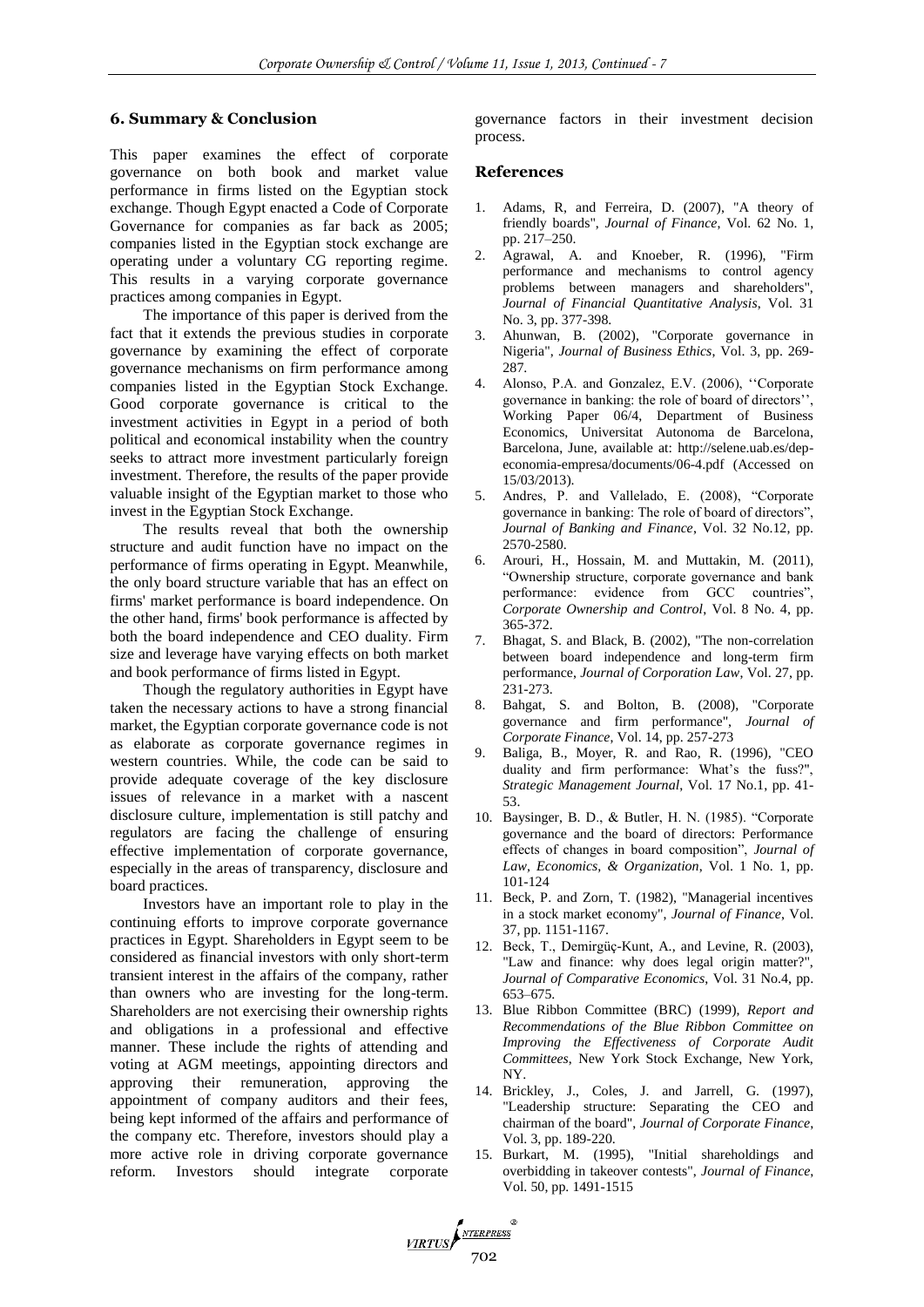- 16. Byrne, J. (1996), "The best and worst Boards: Our special report on corporate governance", *Business Week*, November 25, pp. 82-120.
- 17. Byrne, J. and Brown, L. (1997), "The best and worst boards: Our special report on corporate governance", *Business Week*, December 8, pp. 90-104.
- 18. Cadbury Committee (1992), *Report of the Committee on the Financial Aspects of Corporate Governance*, Gee Publishing, London.
- 19. Carline, N., Linn, S. and Yadav, P (2002), "The influence of managerial ownership on real gains in corporate mergers and market regulation of merger partners: empirical evidence, EFA Berlin Meetings Discussion Paper, Available at SSRN: http://ssrn.com/abstract=302606 (Accessed 15/12/2012)
- 20. Chang, S. (2003), "Ownership structure, expropriation, and performance of group-affiliated companies in Korea", *Academy of Management Journal*, Vol. 46 No. 2, pp. 238-253.
- 21. Charkham, J. (1994), *Keeping Good Company: A study of Corporate Governance in Five Countries*, Oxford Press, Oxford, UK.
- 22. Chen, K., Chen Z, Wei K (2009), "Legal protection of investors, corporate governance, and the cost of equity capital", *Journal of Corporate Finance*, Vol. 12, pp. 424-448.
- 23. Chen, Y., Moroney, R., and Houghton, K. (2005). "Audit committee composition and the use of an industry specialist audit firm", *Accounting & Finance*, Vol. 45 No. 2, pp. 217-239.
- 24. Cheng. (2008), "Board size and the variability of corporate performance", *Journal of Financial Economics*, Vol. 87, pp. 157–176.
- 25. Cho, M. (1998), "Ownership structure, investment, and the corporate value: An empirical analysis", *Journal of Financial Economics*, Vol. 47, pp.103-121.
- 26. Chung, K.H. and S.W. Pruitt, (1994), "A simple approximation of Tobin's Q", Financial *Management*, Autumn, pp. 70-74.
- 27. Claessens, S., Djankov, S. and Lang, L.H.P. (2000), "The separation of ownership and control in East Asian corporations'', Journal *of Financial Economics*, Vol. 58, Nos 1/2, pp. 81-112.
- 28. Claessens, S. and Fan, J. (2002), ''Corporate governance in Asia: A survey'', *International Review of Finance*, Vol. 3 No. 2, pp. 71-103.
- 29. Cohen, J. and Hanno, D. (2000), "Auditors' consideration of corporate governance and management control philosophy in preplanning and planning judgments", *Auditing: A Journal of Practice and Theory*, Vol. 19 Fall, pp. 133–46.
- 30. Cole, R., and Mehran, H. (1998), "The effect of changes in ownership structure on performance: evidence from the thrift industry", *Journal of Financial Economics*, Vol. 50, pp. 291-317.
- 31. Coles, J., & Hesterly, W. (2000), "Independence of the chairman and board composition: Firm choices and shareholder value", *Journal of Management*, Vol. 26 No. 2, pp. 195-214.
- 32. Collin, S., Smith, E., Umans, T., Broberg, P. and Tagesson, T. (2013) "Mechanisms of corporate governance going international: Testing its performance effects in the Swedish economy, 2004", *Baltic Journal of Management*, Vol. 8 No.: 1, pp.79- 101.

VIRTUS

- 33. Committee of Sponsoring Organizations of the Treadway Commission (COSO) (1992), *Internal Control-Integrated Framework*, AICPA, Jersey City, NJ.
- 34. Dalton, D., Daily, C., Ellstrand, A. and Johnson, J. (1998), "Meta-analytic reviews of board composition, leadership structure, and performance", *Strategic Management Journal*, Vol. 19, pp. 269–290.
- 35. Davis, J., Schoorman, F. and Donaldson, L. (1997), "Towards a Stewardship Theory of Management", *Academy of Management Review*, Vol. 22, pp. 20–47.
- 36. De Andres, P., Azofra, V., & Lopez, F. (2005). "Corporate boards in OECD countries: Size, composition, functioning and effectiveness", *Corporate Governance: An International Review*, Vol. 13 No. 2, pp. 197-210.
- 37. Demirag, I. (1998), "Short termism, financial systems, and corporate governance", In *Corporate Governance, Accountability, and Pressures to Perform: An International Study*, JAI Press, pp. 7-24.
- 38. Demsetz, H. (1983), "The structure of ownership and the theory of the firm", *Journal of Law and Economics*, Vol. 26, pp. 301-325.
- 39. Demsetz, H., and Lehn, K. (1985), "The structure of corporate ownership: causes and consequences", *Journal of Political Economy*, Vol. 93, pp. 1155-1177.
- 40. Denis, D. and Denis, D., (1994), "Majority ownermanagers and organizational efficiency", *Journal of Corporate Finance*, Vol. 1, pp. 91-118.
- 41. Denis, D. (2001), "Twenty –five years of corporate governance research ….and counting", *Review of Financial Economics*, Vol. 10, pp. 191-212.
- 42. Denis, D., and McConnell, J. (2003), "International corporate governance", *ECGI Working Paper Series in Finance*, No. 05/2003.
- 43. Donaldson, L. (1990), "the ethereal hand: Organizational economics and management theory", *Academy of Management Review*, Vol. 15, pp. 369- 381.
- 44. Dulewicz, V. and Herbert, P. (2004), ''Does the composition and practice of boards of directors bear any relationship to the performance of their companies?", *Corporate Governance: International Review*, Vol. 12 No. 3, pp. 263-80.
- 45. Ehikioya, B. (2009), "Corporate governance structure and firm performance in developing economies: Evidence from Nigeria", *Corporate Governance*, Vol. 9 No. 3, pp. 231-243.
- 46. Eisenberg, T., Sundgren, S. and Wells, M. (1998), "Large board size and decreasing firm value in small firms", *Journal of Financial Economics*, Vol. 48, pp. 35-54.
- 47. Elsayed, K. (2007), "Does CEO duality really affect corporate performance?", *Corporate Governance: An International Review*, Vol. 15 No. 6, pp. 1203-1214.
- 48. Faccio, M., Lang, L. and Young, L. (2001). "Dividends and expropriation", *American Economic Review*, Vol. 91, pp. 54–78.
- 49. Fama, E., (1980), "Agency problems and the theory of the firm", *Journal of Political Economy*, Vol. 88, pp. 288-307.
- 50. Farinha, J. (2003), "Corporate governance: a survey of the literature", *Universidade do Porto Economia Discussion Paper*, No. 11.
- 51. Finkelstein, S. and Hambrick, D. (1996), *Strategic Leadership*, West, St. Paul, Minneapolis, MN.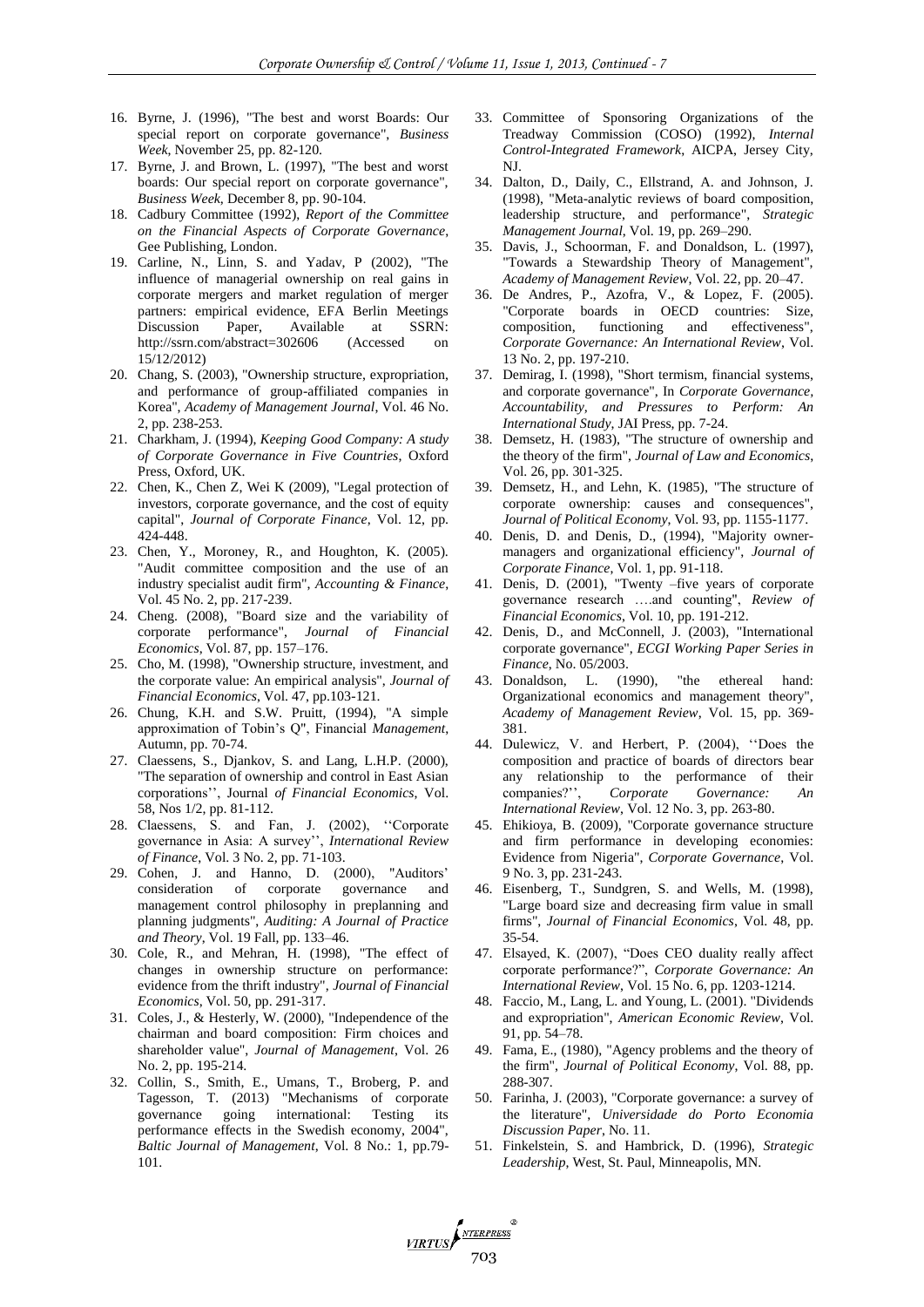- 52. Ginglinger, E., & L'her, J. (2006), "Ownership structure and open market stock repurchases in France", *The European Journal of Finance*, Vol. 12 No. 1, pp. 77-94.
- 53. Greenbury, R. (1995), *Directors' Remunerations: Report of the Study Group*, *Chaired by Sir Richard Greenbury*, Gee Publishing, London.
- 54. Hampel Report (1998), *Committee on Corporate Governance, Final Report of Committee*, Gee Publishing, London.
- 55. Hermalin, B., and Weisbach, M. (1991), "The effects of board composition and direct incentives on firm performance", *Financial Management*, Vol. 20, pp. 101-112.
- 56. Hofstede, G. (2001), *Culture's Consequences: Comparing Values, Behaviors, Institutions, and Organizations Across Nations*, Sage Publications: Thousand Oaks, California.
- 57. Holderness, C., and Sheehan, D. (1988), "The role of majority shareholders in publicly held corporations", *Journal of Financial Economics*, Vol. 20, pp. 317-346.
- 58. Huson, M. (2001), "Internal monitoring and CEO turnover: A long-term perspective", *Journal of Finance*, Vol. 56 No. 6, pp. 2265-2297.
- 59. Jensen, M., (1993), "The modem industrial revolution, exit and the failure of internal control systems", *Journal of Finance*, Vol. 48, pp. 831-880.
- 60. Jensen, M., and Meckling, W. (1976), "Theory of the firm: managerial behaviour, agency costs and ownership structure", *Journal of Financial Economics*, Vol. 3, pp. 305-360.
- 61. Kane, G. D., & Velury, U. (2004). "The role of institutional ownership in the market for auditing services: an empirical investigation", *Journal of Business Research*, Vol. 57 No. 9, pp. 976-983.
- 62. Kaplan, S. (1989), "The effects of management buyouts on operating performance and value", *Journal of Financial Economics*, Vol. 24, pp. 217-254.
- 63. Klapper, L.F. and Love, I. (2004), "Corporate governance, investor protection, and performance in emerging markets", *Journal of Corporate Finance*, Vol. 10 No. 5, pp. 703-28.
- 64. Klein, A. (2002), "Audit committee, board of director characteristics, and earnings management", *Journal of Accounting and Economics*, Vol. 33 No. 3, pp. 375- 400.
- 65. Kochar, R. and David, P. (1996), "Institutional investors and firm innovation: a test of competing hypotheses", *Strategic Management Journal*, Vol. 17, pp. 73-84.
- 66. Krivogorsky, V. (2006), "Ownership, board structure, and performance in Continental Europe", *The International Journal of Accounting*, Vol. 41 No. 2, pp. 176-197.
- 67. Kuada, J. and H. Gullestrup (1998), *Culture Context of Corporate Governance*, In *Corporate Governance, Accountability, and Pressures to Perform: An International Study*, JAI Press, pp. 25-56.
- 68. Kumar, N., & Singh, J. (2013). "Effect of board size and promoter ownership on firm value: some empirical findings from India", *Corporate Governance*, Vol. 13 No. 1, pp. 88-98.
- 69. La Porta, R., Lopez-de-Silanes, F. Shleifer, A. and Vishny, R (1998), "Law and Finance", *Journal of Political Economy*, Vol. 106, pp. 1113-1155.

VIRTUS

- 70. La Porta, R., Lopez-de-Silanes, F. and Shleifer, A. (1999) , "Corporate ownership around the world", *The Journal of Finance*, Vol. 54, pp. 471-517.
- 71. Laing, D. and Weir, C. (1999), "Governance structures, size and corporate performance in UK firms", *Management Decision*, Vol. 37 No. 5, pp. 457-467.
- 72. Lam, T. Y., & Lee, S. K. (2012), "Family ownership, board committees and firm performance: evidence from Hong Kong". *Corporate Governance*, Vol. 12 No. 3, pp. 353-2366.
- 73. Lemmon, M., & Lins, K. (2003), "Ownership structure, corporate governance, and firm value: Evidence from the East Asian Financial crisis", *Journal of Finance*, Vol. 58, pp. 1445-1468.
- 74. Levitt, A. (1999), "Levitt plays up shareholder rights to directors", *Investor Relations Business*,
- 75. April 12, p 2.
- *76.* Lins, K. (2003), "Equity ownership and firm value in emerging markets", *Journal of Financial and*
- 77. *Quantitative Analysis*, Vol. 38 No. 1, pp. 159-184.
- 78. Loderer, C., and Martin, K. (1997), "Executive stock ownership and performance: tracking faint traces", *Journal of Financial Economics*, Vol. 45, pp. 223-255.
- 79. Loderer, C., and Sheehan, D. (1989), "Corporate bankruptcy and managers' self- serving behavior", *Journal of Finance*, Vol. 44, pp. 1059-1075.
- 80. Macus, M. (2008), "Board capability: An interactions perspective on boards of directors and firm performance", *International Studies of Management & Organization*, Vol. 38 No. 3, pp. 98-116.
- 81. Mak, Y. & Yuanto, K. (2003), *Board Size Really Matters: Further Evidence on the Negative Relationship Between Board Size and Firm Value*, Pulses by Singapore Stock Exchange
- 82. McConnell, J., and Servaes, H. (1990), "Additional evidence on equity ownership and corporate value", *Journal of Financial Economics*, Vol. 27, pp. 595-612.
- 83. Morck, R., Shleifer, A. and Vishny, R. (1988), "Managerial ownership and market valuation", *Journal of Financial Economics*, Vol. 20, pp. 293-315.
- 84. Muttakin, M. Khan, A. and Subramaniam, N. (2012), "Board structure and firm performance: evidence from an emerging economy", *Academy of Taiwan Business Management Review*, Vol. 8 No. 2, pp. 97-108.
- 85. National Commission on Fraudulent Financial Reporting (NCFFR) (1987), *Report of the National Commission on Fraudulent Financial Reporting*, AICPA New York.
- 86. North, D. (1990), *Institutions, Institutional Change and Economic Performance*, Cambridge University Press, Cambridge.
- 87. O'Connell, V., and Cramer, N. (2010). "The relationship between firm performance and board characteristics in Ireland", *European Management Journal*, Vol. 28 No. 5, pp. 387-399.
- 88. Pathirawasam, C., & Wickremasinghe, G. (2012), "Ownership concentration and financial performance: The case of Sri Lankan listed companies", *Corporate Ownership and Control*, Vol. 8 No. 4, pp. 170-177.
- 89. Porter, B., Simon, J. and Hatherly, D. (2008), *Principles of External Auditing*, Wiley, Chichester.
- 90. Public Oversight Board (POB) (1993), *Issues Confronting the Accounting Profession*, POB Stamford, CT:.
- 91. Rabelo, F. and Vasconcelos, F. (2002), "Corporate governance in Brazil", *Journal of Business Ethics*, Vol. 3, pp. 321-335.